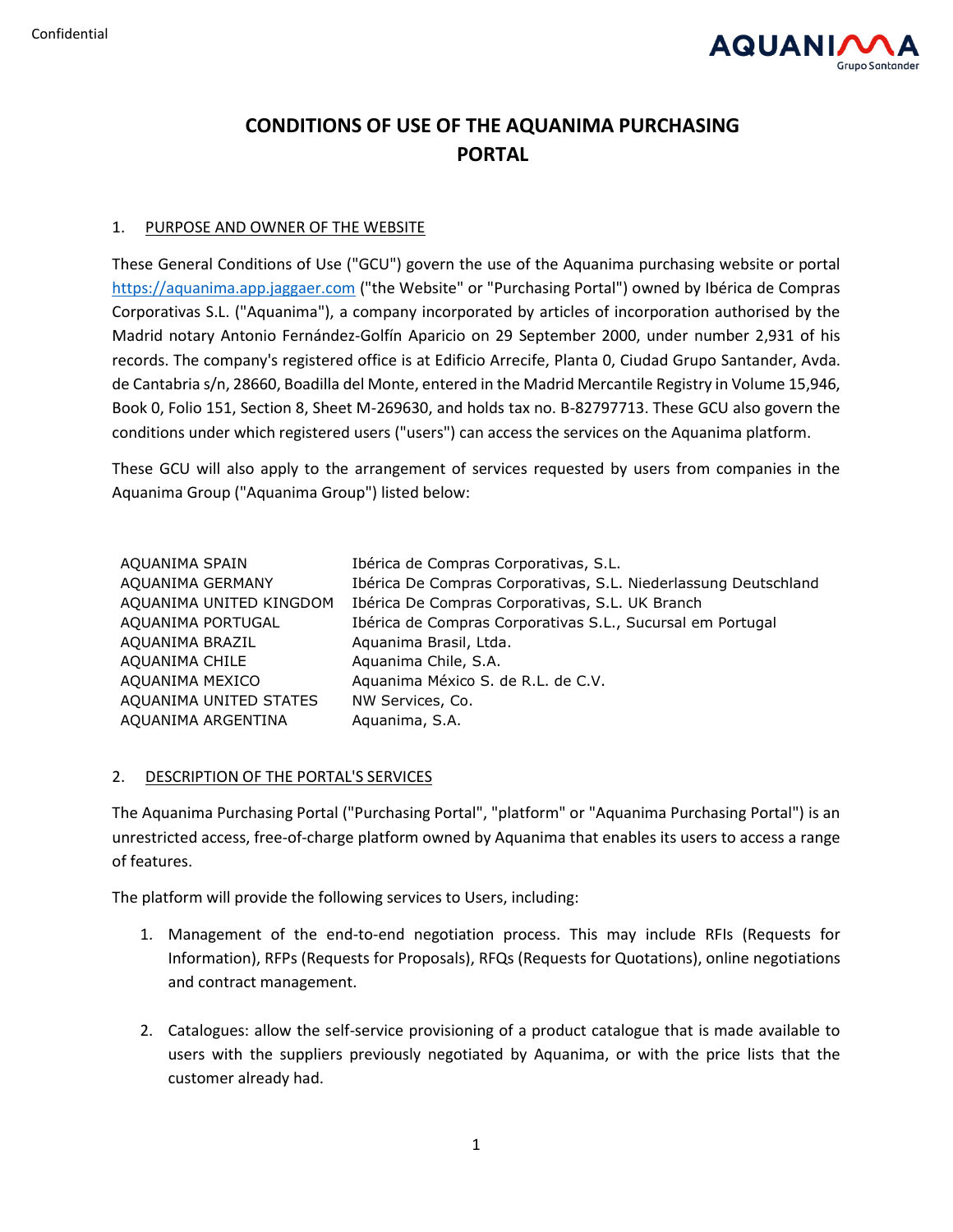

- 3. Expense approval process: flow for the approval of expense and investment requests.
- 4. Reporting service for the above modules.

## 3. AVAILABILITY OF FUNCTIONALITY

Aquanima will make reasonable efforts to ensure that the Portal is available seven (7) days a week, twenty-four (24) hours a day. Aquanima will take all appropriate and reasonable measures to restore access to and use of the Portal in the event any disruption.

Aquanima will be entitled to temporarily or permanently suspend access to parts or all of the Portal at any time and without prior notice:

(i) for system maintenance and/or to update the Platform or Portal, the databases and/or data;

(ii) for security reasons;

(iii) to comply with regulatory restrictions and court orders or decisions.

If Aquanima expects the Platform and/or Portal to be partially or completely unavailable for longer than twenty-four (24) consecutive hours, it will make all reasonable efforts to communicate this situation as soon as possible, using the necessary means.

Without prejudice to any other provisions in these GCU, if users are unable to access the Platform and/or Portal for any reason for longer than twenty-four (24) consecutive hours and/or for a period incompatible with performance of a contract requiring use of the Platform and/or Portal, the users will notify Aquanima of this and the parties will jointly agree alternative solutions for, including, but not limited to, the exchange of data.

#### 4. USERS AND USER REGISTRATION

Users must be registered by Aquanima and have the status of registered users ("registered users") on the Purchasing Portal. Registered users will access the Purchasing Portal by entering their email address and a password they create themselves.

All registered users who access the Website must be of legal age and/or hold sufficient legal powers to enter into contracts in accordance with prevailing regulations. Registered users must have the powers to act on behalf of their company and/or have been expressly authorised to act on its behalf. By accepting these Conditions of Use, registered users guarantee that they are appropriately empowered by their company and have been given the respective authorisations.

All access, use and transactions on the Platform and/or Portal using the identification code will be considered to have been performed by the respective user.

Users will ensure that:

(i) each identification code is only used by the respective user and is personal to that user;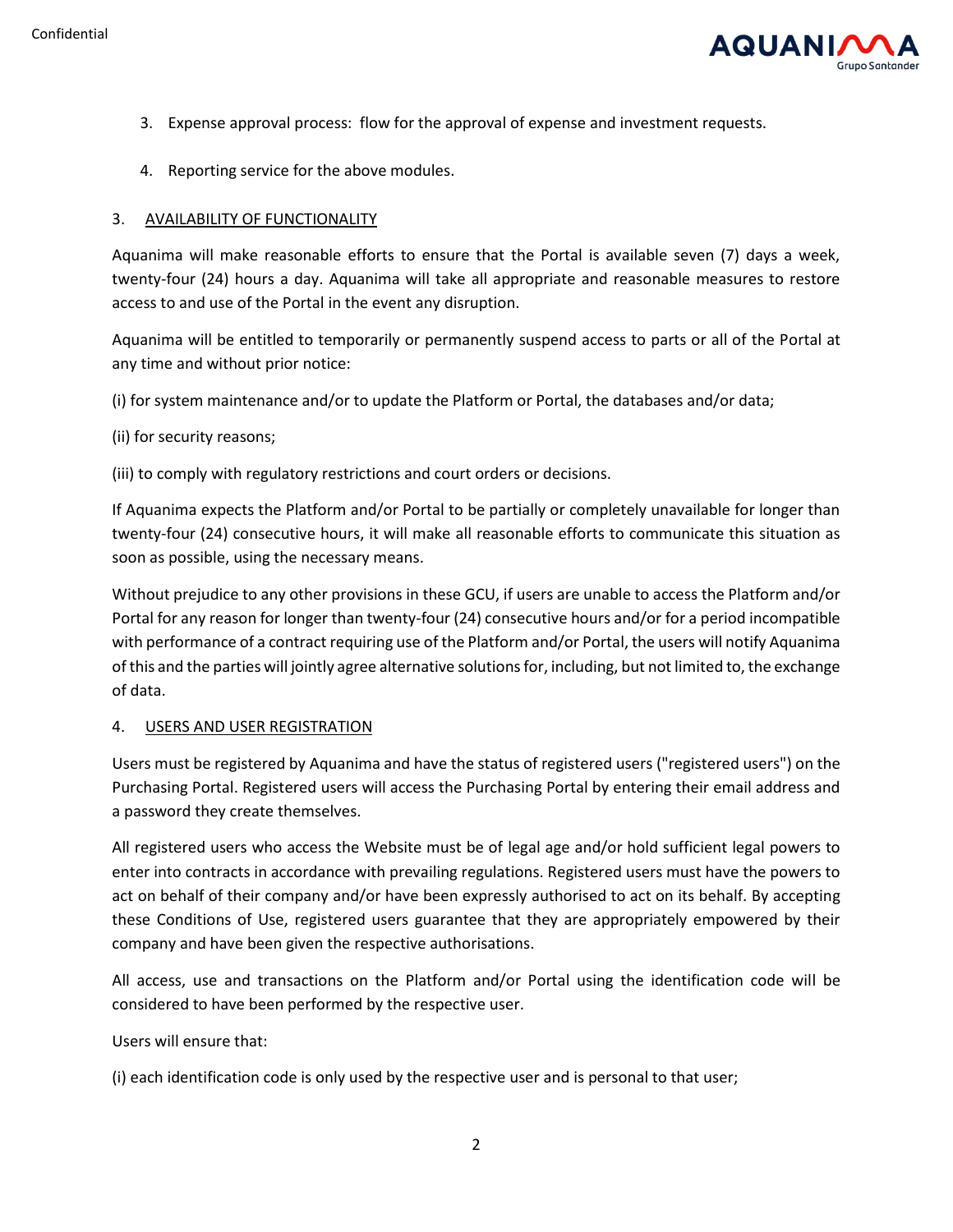

- (ii) their personal identification code is not disclosed to anyone else;
- (iii) nobody else is able to access the identification codes or the Platform.

If users become aware of any potential risk that the identification codes may have been disclosed to anyone other than the corresponding users, the representative(s) will reset these codes, notwithstanding the right of Aquanima to cancel the access.

Companies will notify Aquanima without delay of: (i) any change to the professional circumstances of users, including but not limited to their departure or dismissal from the company; and (ii) the cancellation/termination of any contracts.

If a user does not comply with the provisions in these GCU and/or applicable laws or regulations, or if Aquanima is concerned that the user's access may breach the GCU's provisions on confidentiality, security and other issues, and/or might result in an illegality, Aquanima shall be entitled to restrict or suspend access to some or all of the Platform by the user(s), at any time and without prior notice, and notwithstanding any other rights.

#### 5. INDUSTRIAL AND INTELLECTUAL PROPERTY

Aquanima is a registered trademark. Consequently, it is expressly prohibited for Aquanima or any similar identifying sign to be used by third parties in such a way as to cause confusion about its origin or ownership, without prior written permission from Aquanima. The Website is a domain registered by Aquanima. This domain may not be used in connection with other services that are not owned and/or offered by Aquanima, except with express authorisation in advance from Aquanima.

Notwithstanding the above, the content on this Website is regarded a computer program and is subject to all prevailing Spanish and EU legislation in this regard.

All intellectual and industrial property rights and rights to exploit and reproduce this Website, its pages, screens, the information it contains, its appearance, structure and design, source code, software and audio files, and any hyperlinks ("links") on the website to other Aquanima Group and/or Santander Group websites are the property of, have been ceded to or are licensed to the Aquanima Group or Santander Group companies, unless stated otherwise.

All names, designs and/or logos used on this page are duly registered trademarks. Proceedings may be instigated in accordance with prevailing laws against any unauthorised use of these by parties other than the legitimate owner. All third-party intellectual property rights and trademarks are duly recognised and must be observed by all those accessing the Website.

The content may be downloaded and any page on this Website may be copied or printed, but only for personal and private use. The information, contents and warnings on this Website may not be reproduced, transmitted, amended or deleted without prior consent in writing from Aquanima.

No part of the content of this Website may be reproduced, distributed, publicly disclosed, amended or, in general, exploited in any way.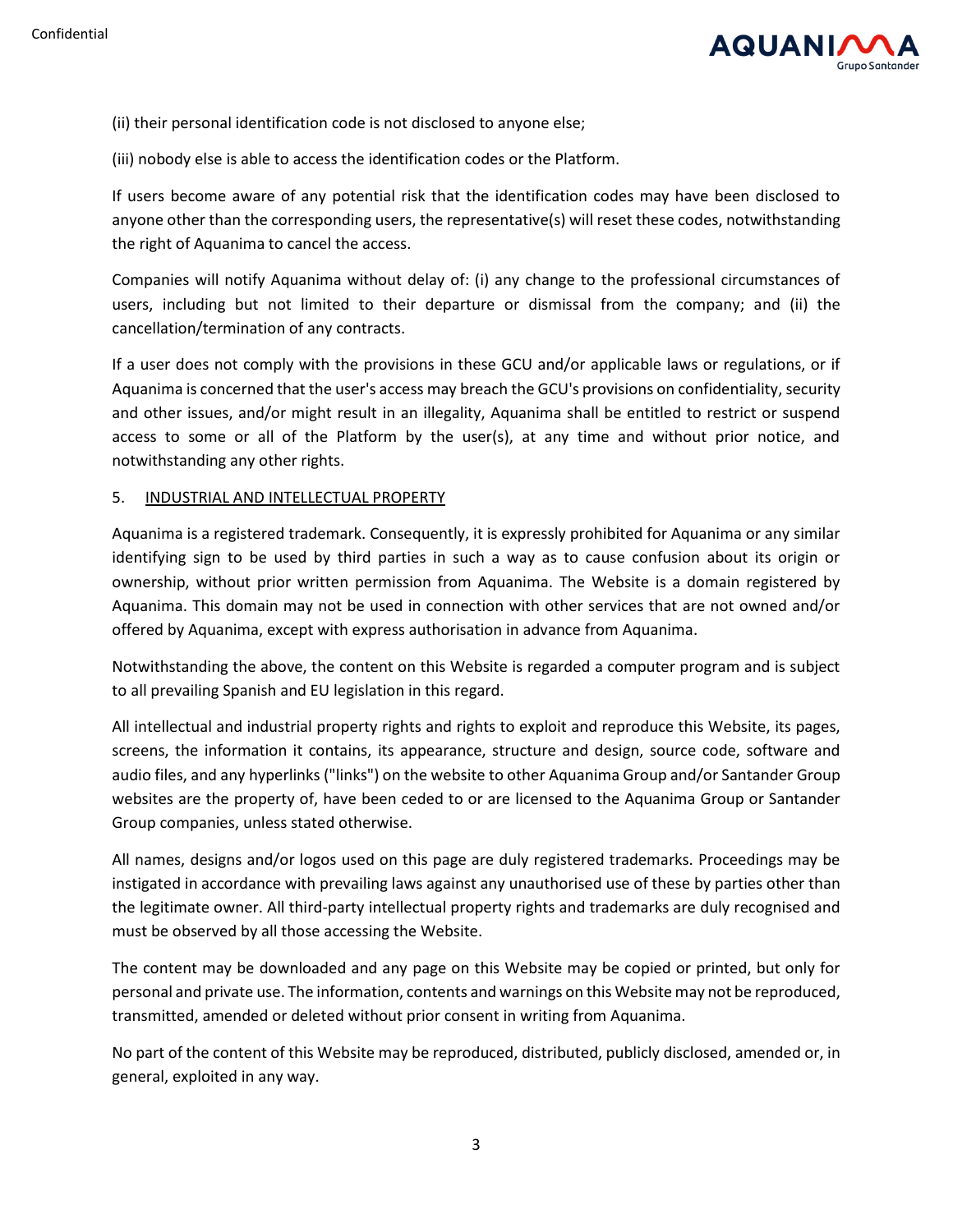

## 6. USER CONDUCT ON THE WEBSITE. OUR CONTENT

Users are wholly liable for their conduct when accessing information on the Website and browsing the site, and after accessing it.

Users undertake not to create false accounts or to use accounts in the name of other people or registered users or to use the Website in a fraudulent manner.

Registered users undertake not to use any of the content provided by the Website, whether created by the Aquanima Group or others and irrespective of whether it is officially published under its name, to perform any activity that is contrary to the law, public order or morality. All users who access the Website must observe applicable legislation and codes of ethics and conduct, and the general terms and conditions of use for the Website. Accordingly, they will abstain from any conduct including, but not limited to, conduct that:

(a) reproduces, copies, distributes, allows public access via any type of public communication, transforms or alters the content, unless the holder of the corresponding rights has given appropriate authorisation or this is legally permitted; (b) uses the content and, specifically, information of any type obtained through the Website or its services with the aim of sending advertising, communications for direct selling or any other commercial purpose, unsolicited messages addressed to multiple persons irrespective of their purpose, and conduct that in any way markets or discloses this information.

The user will be liable for any damages or losses caused to Aquanima Group as a result of their breach of any of the obligations set out in these conditions of use.

The Aquanima Group reserves the right to update the content whenever it sees fit, or to delete it, reduce it or prevent access to it, either temporarily or permanently, and to deny access to the Website to users that misuse the content and/or do not comply with any of the terms and conditions in these GCU, without this generating any right to compensation or indemnity for the user who is denied access.

The Website reserves the right to reject or cancel the registration of any users who make fraudulent use of the Website or do not comply with these GCU or about whom there are doubts regarding the truthfulness of the data they provided in the registration form. The Aquanima Group reserves all possible recourses for breaches by registered users.

#### 7. CANCELLING WEBSITE REGISTRATION

Customer users may cancel their registration for the Platform whenever they deem necessary. Aquanima will deactivate their profile accordingly. Aquanima will delete their data after 5 years.

# 8. NULLITY AND AMENDMENT OF THE CONDITIONS OF USE

Aquanima reserves the right to alter the appearance and configuration of the Website and Portal at any time, and to amend these Conditions of Use by publishing them on the Website. Aquanima therefore recommends that users should read these terms and conditions of use every time they access the Website. The GCU will be displayed in a visible location and freely accessible for users to check as often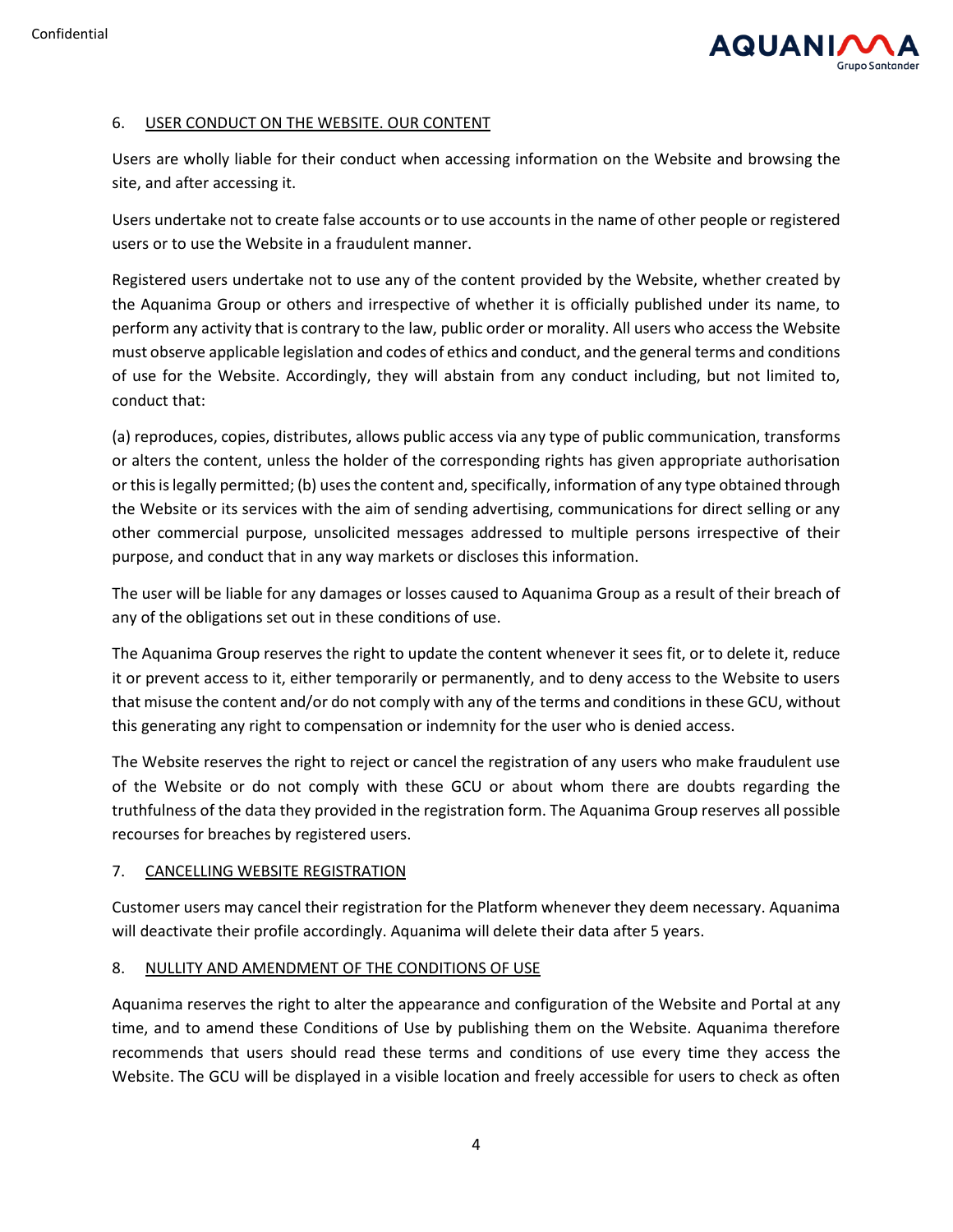

as they wish. Users must expressly accept these Conditions of Use to maintain their status as registered users of the Website.

If any of the clauses in these Conditions of Use are declared null and void, the other clauses will remain in effect and will be interpreted taking into account the wishes of the parties and the actual purpose of these Conditions of Use.

Your Internet browser may store a copy of this page in its cache memory, meaning that, the next time you access the page, the one you see may not be the latest version but the one stored in the cache. We recommend that you update the portal in your browser when you visit [https://aquanima.app.jaggaer.com](https://aquanima.app.jaggaer.com/) to avoid these issues.

#### 9. AQUANIMA'S POWERS

In addition to the powers provided for above, the Aquanima Group reserves the right, without assuming any liability vis-à-vis the users or any other person, to suspend or permanently interrupt the service or stop access to the Website at any time and without prior notice, if: a user violates the provisions laid out in the GCU; the Aquanima Group is unable to verify the authenticity of the content or information provided on the Website; or the Aquanima Group considers that the user's actions may result in liability for the user, the Aquanima Group or other users.

The Aquanima Group reserves the right to withdraw or deny access to the Website without prior notice to any users who do not comply with these General Conditions of Use or any specific conditions.

# 10. REGARDING USE OF THE WEBSITE

If there are any access issues, Aquanima will take all pertinent action to remedy them. However, it does not guarantee that there will be no errors or that the Website will be fully available at all times, as this may be affected by maintenance or improvement work.

The Aquanima Group will not be held liable for any damage that may be caused to the user's computer or data files stored on it by any virus or malware, or through inappropriate use of the user's device or using unsuitable tools to access the Website.

Users are wholly liable for their conduct when accessing information on the Website, browsing the site and after accessing it.

The user undertakes not to use any of the content provided by Aquanima Group, whether created by Aquanima Group or not, or officially published under its name or not, to perform any activity that is contrary to the law, public order or morality. All users who access the Website must observe the applicable legislation and codes of ethics and conduct, and the general terms and conditions of use for the Website. Accordingly, they will abstain from any conduct that, including, but not limited to:

(a) contravenes, diminishes or constitutes an attack against the fundamental rights and freedoms recognised in the constitution, international treaties and the rest of the legal system;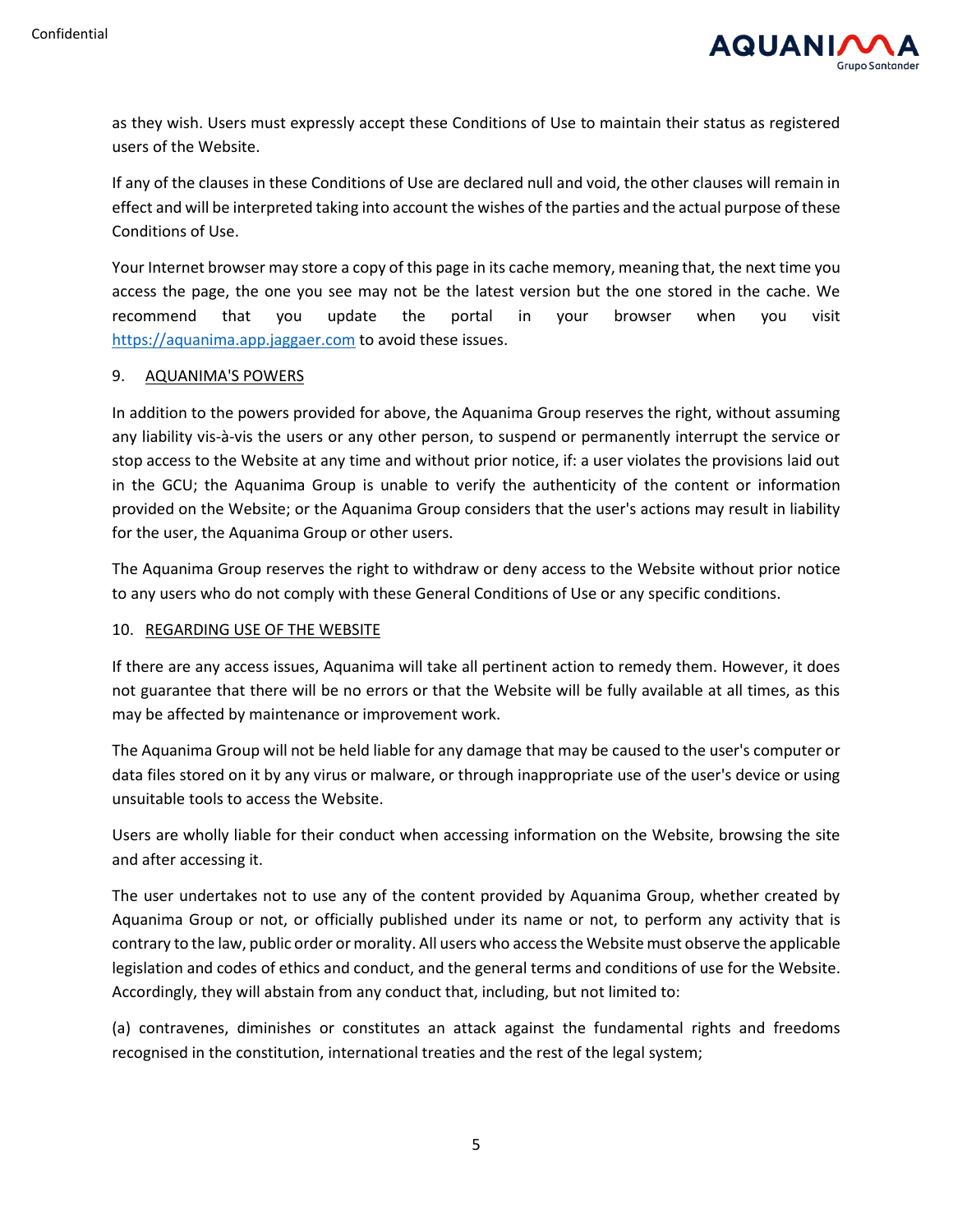

(b) induces, incites or encourages illegal, denigrating, defamatory, degrading or violent actions or actions that are, in general, contrary to the law, morality and generally accepted good practices or public order;

(c) induces, incites or encourages actions, attitudes or ideas that discriminate on the grounds of sex, race, religion, creed, age or condition;

(d) includes criminal, violent, pornographic or degrading messages or messages that are, in general, contrary to the law, morality and generally accepted good practices or public order;

(e) induces or may induce an unacceptable state of anxiety or fear;

(f) induces or encourages involvement in dangerous or risky practices or practices that are harmful to health and psychological balance;

(g) is false, ambiguous, inaccurate, exaggerated or inappropriate, in such a way that it may lead to errors regarding its purpose or regarding the intentions or motives of the person behaving in this way;

(h) is protected by any intellectual or industrial property rights belonging to third parties, where the user has not first obtained the necessary authorisation from the owners for such use or intended use;

(i) breaches third-party business secrets;

(j) is contrary to the right to honour or to personal and family privacy or breaches personal image rights;

(k) infringes regulations on the confidentiality of communications;

(l) constitutes illegal, misleading or unfair advertising and, in general, constitutes unfair competition;

(m) causes, due to its characteristics (such as format, extent, etc.), difficulties in the normal operation of the service or does not meet the technical requirements or specifications established for accessing the Website, or that may damage, render useless or impair the Website or its services or prevent their normal use, in any way, by other users. Users will be liable for any damages or losses caused to Banco Santander as a result of their breach of any of the obligations set out herein.

The Aquanima Network Group reserves the right to update the content whenever it sees fit, or to delete it, limit it or prevent access to it, either temporarily or permanently, and to deny access to the Website to users that misuse the content and/or do not comply with any of the terms and conditions in these General Conditions of Use, without this generating any right to compensation or indemnity for the user who is denied access.

#### 11. LIABILITY

Aquanima Group will not be held liable for the accuracy of information published by third parties. Aquanima Group will not be held liable for content that it has not created or for content included on websites controlled by third parties.

Under no circumstances will the Aquanima Group and its authorised staff be held liable for any kind of damage, loss, claim or cost of any kind, irrespective of whether they arise from the use of the Website, from information acquired from or accessed through the Website, from computer viruses, from operating